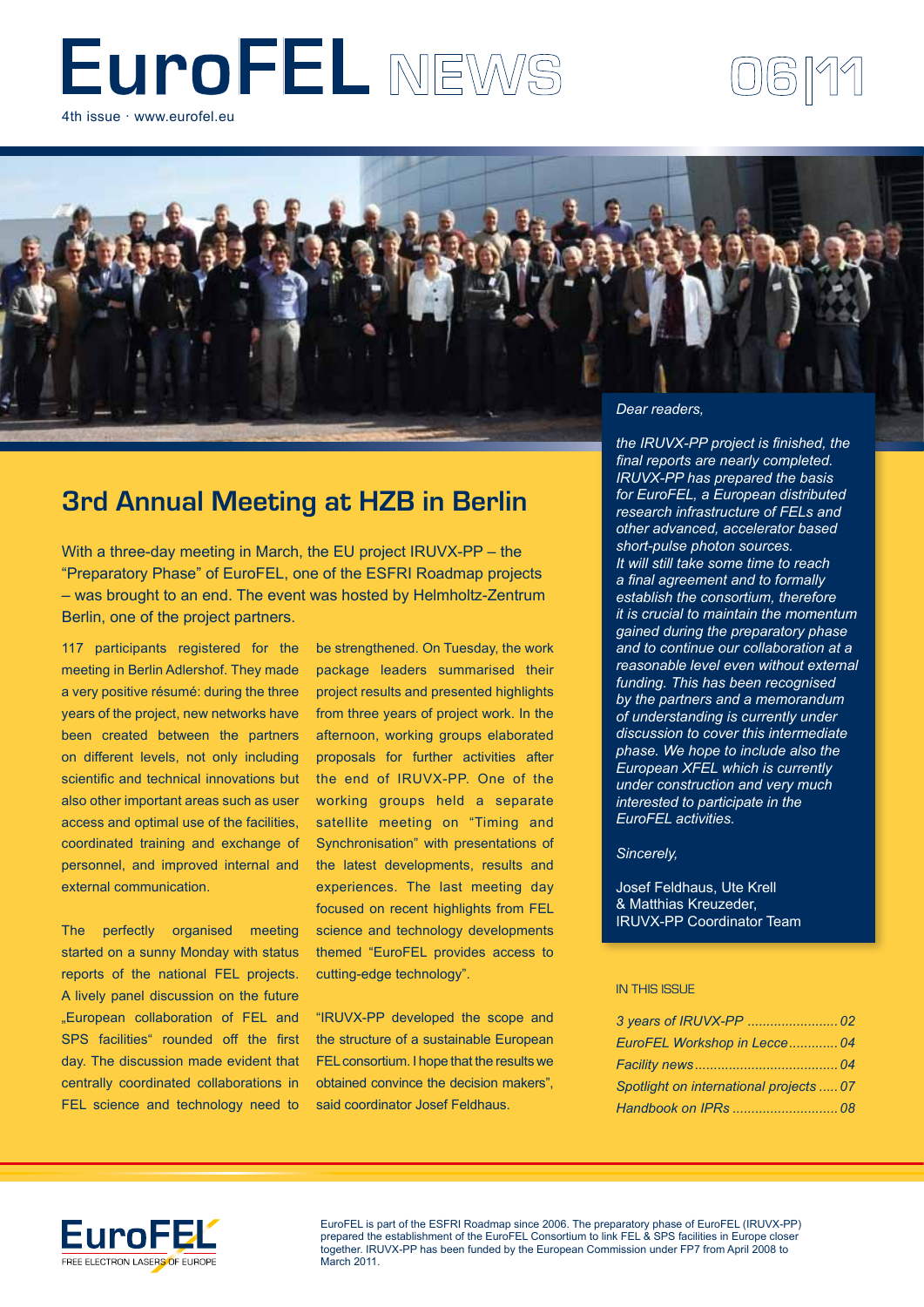# **3 years of IRUVX-PP**



The core activities of the future EuroFEL consortium and the most important results of its preparatory phase project IRUVX-PP

After three years of hard work, the IRUVX-PP project, the preparatory phase of EuroFEL funded by the EC under FP7, finished in time on 31st March 2011. IRUVX-PP was an unusual and challenging project for all participants: firstly, because it dealt largely with non-technical aspects such as legal and organisational structure and governance, the development and exchange of personnel, communication within the consortium and with outside partners, handling of intellectual property and issues related to user access. Secondly, EuroFEL was the first "distributed research infrastructure" among the physical and analytical facilities on the ESFRI Roadmap 2006. At that time it was not much more than a vague idea of a few individuals and there was no prototype example.

The objective of IRUVX-PP was basically to turn this idea into reality. Accordingly, the project started with a careful analysis of why a strong EuroFEL consortium would indeed much better exploit the full potential of Free Electron Laser light sources for science and innovation and where the bottlenecks are to realise and operate such a distributed research infrastructure in Europe.

It determined the core activities of the consortium and how they would benefit the user community and the individual facilities. In addition, it worked out in great detail how this could be organised, and produced a number of important results for the future collaboration, such as a regular EuroFEL Newsletter, a prototype website and essential components of a common user portal. It also proposed a governance structure for the consortium based on the ERIC framework provided by the EC.

The core activities and the most important project results are shown in the figure above. The work would not have been possible without the positive experience of the preceding EUROFEL Design Study project under FP6.

Some of the critical technical research and development could be extended under IRUVX-PP and did not only intensify the contacts in the technical areas but also served as a model for testing and refining different ways of doing such collaborative work in the future. It is now up to the decision makers to come to a formal agreement on the scope and the framework of the EuroFEL consortium. *JF*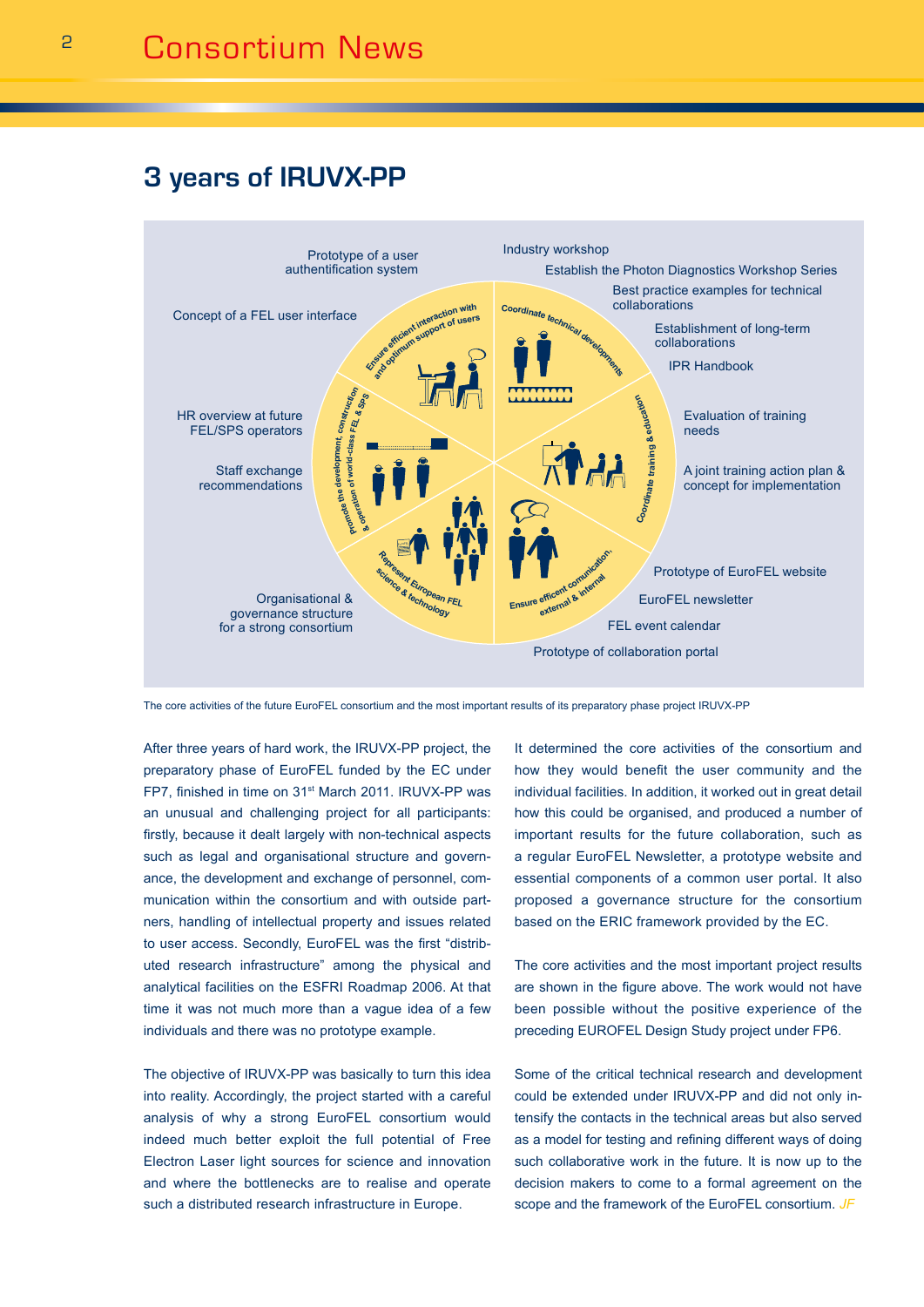# Consortium News





IRUVX-PP Kick-Off Meeting, 9 – 11 April 2008, DESY, Hamburg, Germany



1st IRUVX-PP Annual Meeting, 9 – 13 March 2009, Trieste, Italy



2nd IRUVX-PP Annual Meeting, 2 – 4 March 2010, Döllnsee, Germany











Various R&D collaboration meetings and workshops, 2008 – 2011





Representatives of the labs participating in the IRUVX-PP project, 25 – 26 November 2010, PSI, Villigen, Switzerland

3rd IRUVX-PP Annual Meeting, 21–23 March 2011, Helmholtz Zentrum Berlin, Germany



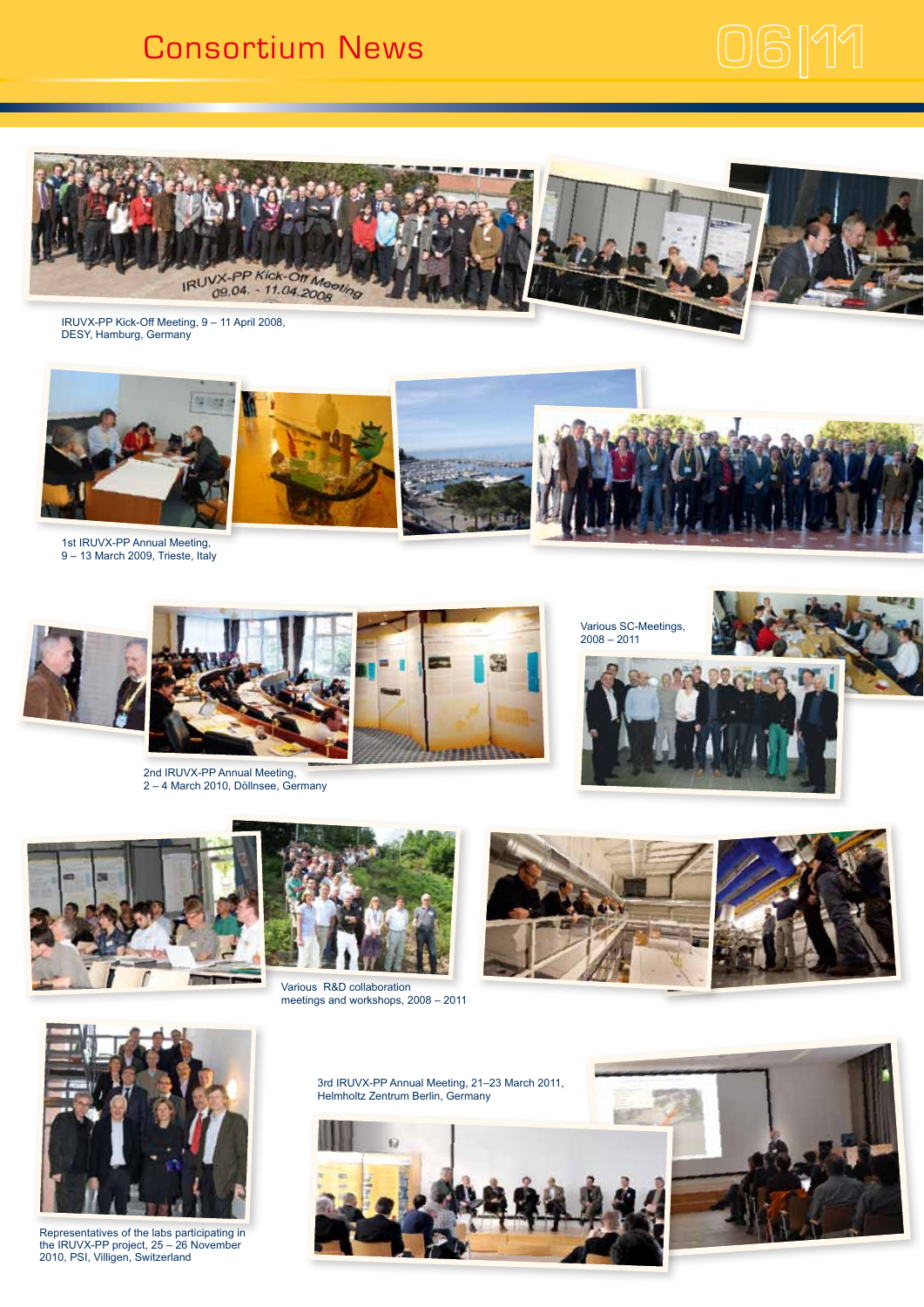## *EuroFEL Workshop on Photocathodes for RF guns at INFN of Lecce, Italy*

The first two days in March 2011 saw the "Workshop on Photocathodes for RF guns" take place at the Physics Department of the University of Salento in Lecce, Italy. This was the second of the EuroFEL Workshopseries following the successful meeting on "Photon Beamlines and Diagnostics" held at DESY Hamburg in June 2010.



The Lecce workshop was supported by Work Package 3 of the IRUVX-PP project and was managed by a team from the National Institute of Nuclear Physics (INFN, Frascati, Italy) as part of the WP3 Expert Group 1 programme. Over 40 specialists working in the field took part in the workshop. They came from a number of international research institutes including, in particular, representatives from the United States: L. Cultrera (Cornell University), D. Dowell (SLAC), F. Hannon (Jefferson Laboratory) and X. J. Wang (BNL).

The WP3 policy of opening its activities to participants from outside the IRUVX-PP member organizations results in presentations and exchanges at the most advanced and topical level. Despite its short duration, the range of topics covered was very wide:

- · Photoemission theory (derivation of quantum efficiency and thermal emittance, cathode engineering);
- · Photocathode growth and preparation (metal and semiconducting thinfilms and metal bulk surface treatments);
- · Photoelectron characterisation (quantum efficiency, thermal emittance and dark current);
- · Photocathode lifetime (observations of contamination, the influence of RF conditioning, UV laser interaction with residual gas, etc.);
- · Practical experience with photocathodes;
- · Cathode cleaning techniques (laser cleaning, annealing, ozone gas treatment, etc.);
- · Advanced photoelectron sources (carbon nanotubes, Spindt field emitters, ultracold electron sources);
- · New photocathode materials (high quantum efficiency, suitable for infrared or green laser light, suitable for superconducting guns).

Details of the programme and copies of the presentations are available onthe workshop's website at *http://photocathodes2011.eurofel. eu* It proved to be a very effective forum for discussions and for the exchange of ideas in photocathode R&D and the organisers\* were pleased to have delivered such a successful and well-attended event. It is proposed to continue the EuroFEL Workshop Series in the next phase of the EuroFEL programme. *GH, SS*

\* Workshop chairs were Antonella Lorusso (INFN), Giuseppe Penco (Elettra) and Siegfried Schreiber (DESY)

#### *The first flashes of light at FERMI@Elettra*

The night between December 13 and 14 2010 was very gratifying for the Sincrotrone Trieste team. The new Free Electron Laser (FEL) source FERMI@ Elettra seeded at 260 nanometers with an external laser produced the first coherent emission from the FEL-1 undulator chain tuned at wavelengths of 65 nanometers (fourth harmonic of the seed laser) and 43 nanometers (sixth harmonic).

The tracks from the laser's light flashes were captured on a detector screen and greeted with applause by the physicists and technicians who have been constantly following Fermi's development ever since the planning stage.



"The results we have achieved – commented Carlo Rizzuto, president of Sincrotrone Trieste – are the fruits of intensive teamwork we have been engaged in since 2006, lately working night and day, and we are greatly thrilled to have reached this goal. Now our work goes on, continuing to improve performance, and launch FERMI's experimental programme, which is open to the entire international scientific and industrial community". *BP*



Experimental hall at FERMI, February 2011. The FERMI crew has started to install the first beamline.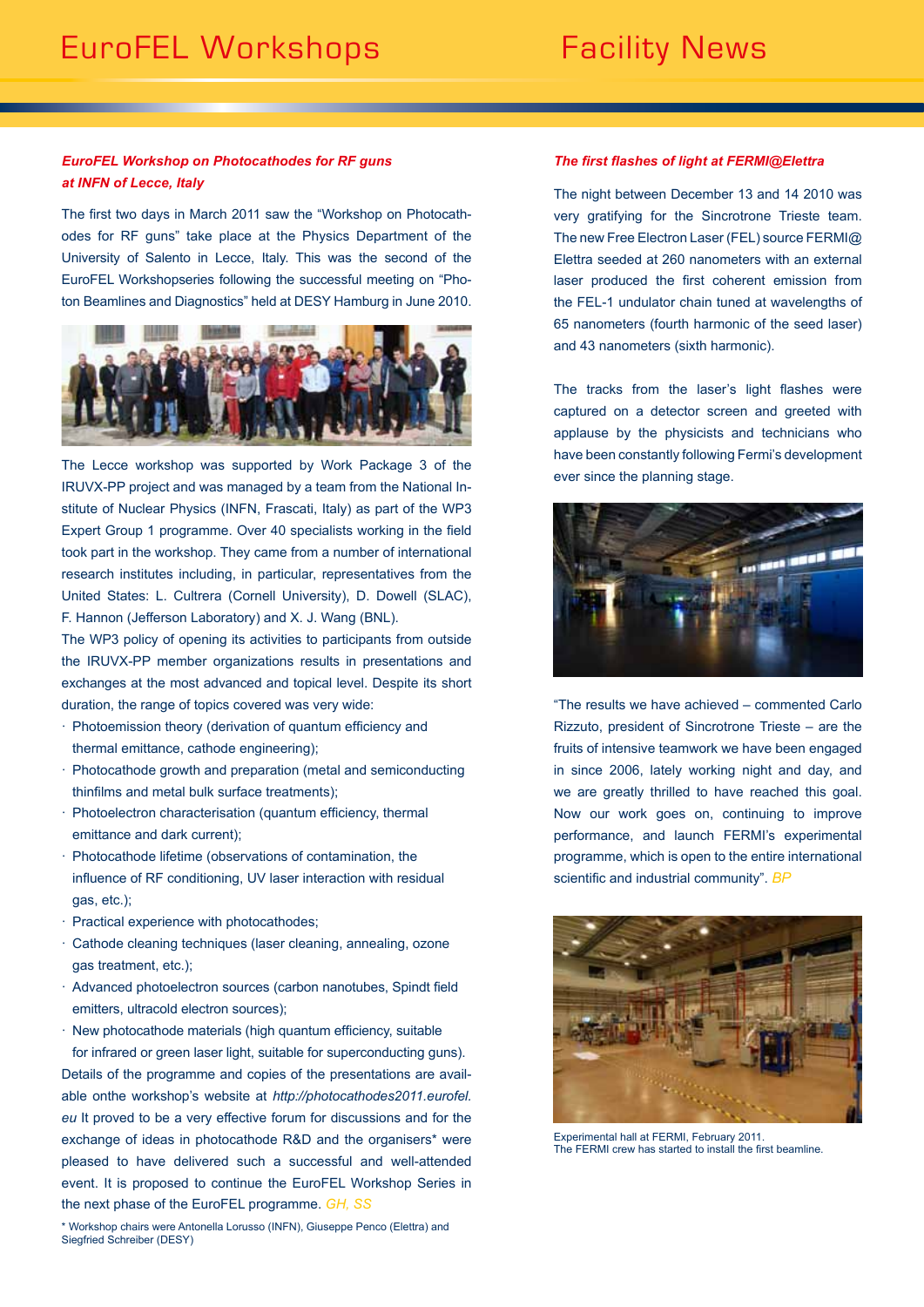## *PolFEL on course*

Polish Ministry of Science and Higher Education has published the Polish Roadmap of Research Infrastructures, a list of large scientific infrastructure projects which are provided for preferential benefit from the future domestic and European grants. The list includes a separate part dedicated to the development of light sources dedicated to interdisciplinary research. In particular the Ministry decided to promote

- · EuroFEL/PolFEL Polish contribution in the international cooperation dedicated to the Free Electron Laser Physics European
- · XFEL Poland, Polish branch of European Consortium constructing X-ray FEL in Hamburg.

Both of these projects are coordinated by The Andrzej Soltan Institute for Nuclear Studies (IPJ). The other light-source-related projects are:

- · Solaris construction of the synchrotron radiation
- source at the Jagiellonian University in Kraków
- · Polish contribution to ESRF upgrade

Taking the advantage from the granted privilege, IPJ and associated institutions are going to apply for grants supporting the research and development works on photocathodes, electron beam dynamics and light generation simulations, x-ray and EUV optics, beam control and synchronization methods.

Polish 2010 and 2011 contribution to XFEL has been summarized in the letter of Karl Witte, the Managing Director of the European XFEL GmbH. Out of 21,6 M€ committed by Polish Government, more than three quarters are already paid in cash or allocated as in-kind contribution. The in-kind contribution agreements that have been concluded with IPJ provide:

- · the production of Cryogenic components for Accelerator Module Test Facility carried out by the Wrocław University for Technology and the Wrocław Technology Park,
- · tests of equipment to be carried out by the Henryk Niewodniczanski Institute of Nuclear Physics, Polish Academy of Sciences, Kraków and
- · the supply of Higher-Order-Mode couplers and Beam Line Absorbers, carried out by IPJ Świerk itself. *MP*

## *FLASH news*

The current user period at FLASH is ending in September 2011 when the facility is shut down for three months in order to start the construction of the new tunnel for a second FEL. Almost 80 proposals have been submitted for experiments in 2012. The proposals will be evaluated by an international Project Review

Panel in October. The construction work for the upgrade project FLASH II has started in May. Currently the site is prepared including the relocation of cables and the removal of a building which are in the way. The actual construction of the new tunnel with service buildings and the new experimental hall will start in September and take about one year. The planning of the electron and photon beam lines are currently being completed and possible contributions are discussed with HZB and PSI. The second FEL branch will make use of variablegap undulators in order to cover a wide wavelength range down to ~4 nm with fixed electron beam energy. This will significantly increase the available beamtime for users and also make it more efficient. *JF*

# *FEL seeded with nonlinear harmonics generated in gas (Ar)*

In the framework of the DS4 EUROFEL collaboration, a research work plan aiming at the investigation of seeded and cascaded FEL configurations was implemented.

The main goal was to study the amplification and the harmonic generation process of an input seed signal obtained as higher order harmonics generated in gases. The main component of the seed laser system is a regenerative amplifier seeded by the same oscillator driving the photocathode amplifier. The laser is focused to an in vacuum cell, where a valve synchronized to the 10 Hz timing system of SPARC injects Argon. The radiation is then injected in the FEL amplifier at the third and fifth harmonics of the Ti:Sa.

With the third harmonic the FEL has been operated as a frequency multiplier in a modulator radiator configuration to generate radiation at 133 nm. A sample spectrum at the wavelength of 133 nm is shown below. *LG*



*Spectrum of the SPARC FEL seeded with third harmonic of TI:Sa generated in gas after harmonic conversion from 266nm to 133nm*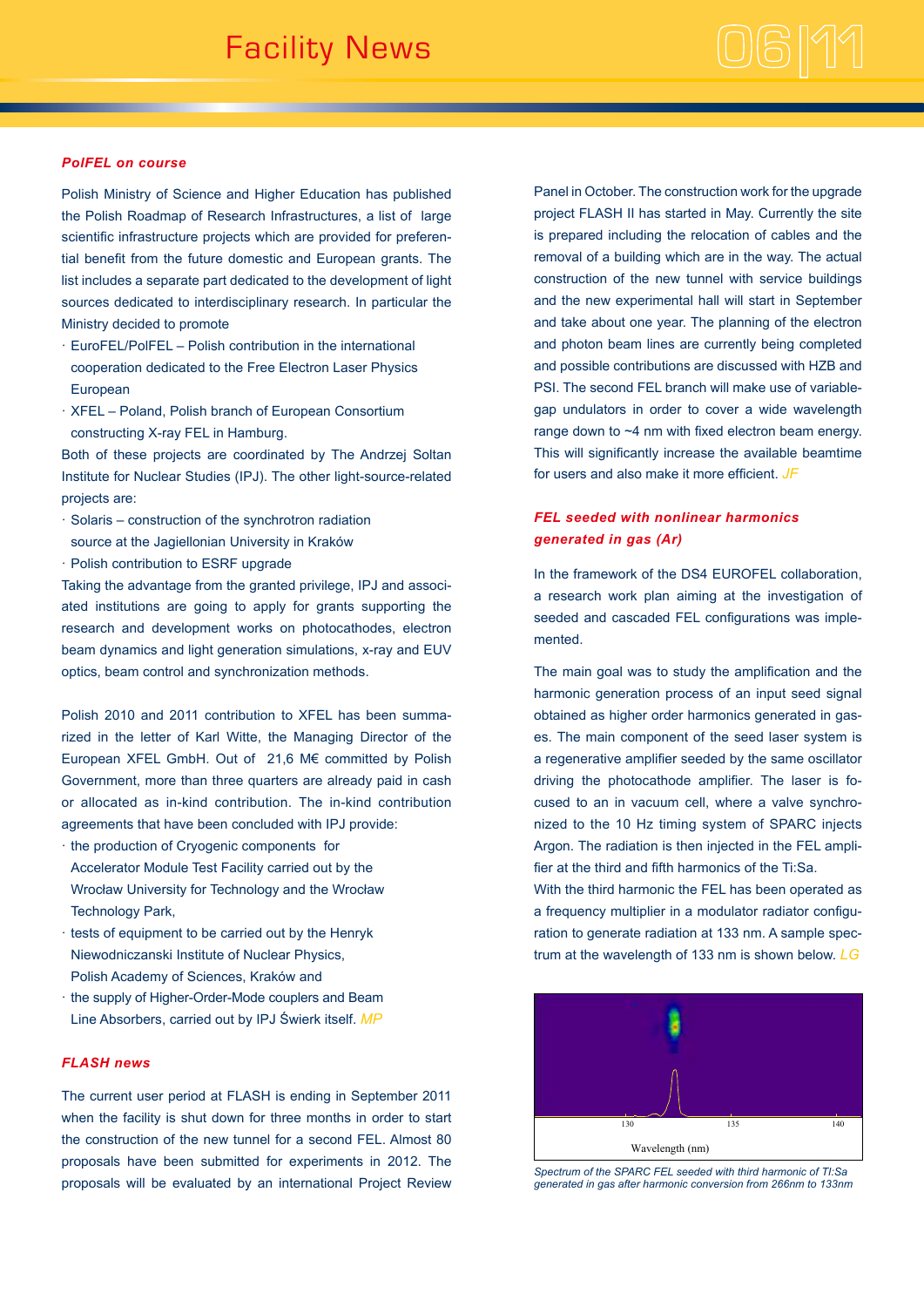\_\_\_\_\_\_\_\_\_\_\_\_\_\_\_\_\_\_\_\_\_\_\_\_\_\_\_\_\_\_\_\_

#### *SwissFEL development of new measurement methods*

An important milestone for the realization of the new SwissFEL facility was reached on the 24th of August 2010, when the core of the new facility, the 250 MeV injector, was set into operation at the Paul Scherrer Institute. This part will be used to develop and test new schemes in accelerator physics as well as diagnostics and undulators. The SwissFEL facility should start user operation in 2017. Meanwhile the SwissFEL Photonics Group is developing novel measurement methods for use with the X-ray Free Electron Laser. These include: a demonstration of ultrafast initiation of chemical reactions using high-energy pulses of terahertz radiation – for future THz pump/XFEL probe experiments, and exploiting cross-correlations in x-ray scattering measurements with the aim to determine the 3 D structure molecules in solution. Regarding the second project, in a first pilot phase, we considered the simplified 2D case and with immobilized particles to overcome the acquisition time limit.



*Figure 1: SEM image of a gold nanostructure ("nanoparticles") sample used for X-ray cross-correlation pilot experiments in 2D.*

A large number of simple, identical gold nanostructures of size 200-500 nm, called nanoparticles in the following, were grown in random orientation on  $Si<sub>3</sub>N<sub>4</sub>$  membranes in an LMN laboratory at PSI (see Fig. 1). To simulate a 2D-liquid, X-ray diffraction images were acquired at the cSAXS beamline of SLS by scanning the membrane, in order to illuminate a different random configuration of nanoparticles for each image (see Fig. 2). We are now in the stage of reconstructing the nanoparticle's 2D shape by a suitable phasing algorithm. *MD*



*Figure 2: Example of one of the 3750 multi-particle diffraction images acquired with the sample shown in Fig. 1. The displayed intensity corresponds to the number of photons counted in each pixel during the acquisition time of 1 s, and is color coded in log10-scale according to the bar on the right of the plot*

#### *ALICE update*

The first demonstration of continuous wavelength tuning of the ALICE IR-FEL was achieved in early March 2011: by increasing the gap of the magnetic undulator the FEL wavelength was continuously tuned from 8.0µm to 5.7µm with lasing sustained at all times. The results demonstrate that the undulator arrays maintain their precise relative alignment as they are moved, proving the engineering design of the supporting structures. It is expected that eventually the FEL wavelength will be tuneable over the full range  $5 - 12 \mu m$ . Among other recent successes, the ALICE THz output has now been successfully transmitted to a Tissue Culture Laboratory which has clearance to undertake experiments on living cells.

A programme to study the effects of THz radiation is expected to generate significant results of great interest to medics.



ALICE also acts as the injector for EMMA, a proofof-principle electron model non-scaling FFAG (Fixed Field Alternating Gradient) accelerator. Systematic studies of the interaction of the RF field with the electron beam during the last week in March 2011 indicated that the injected beam energy had increased by a few MeV confirming acceleration had been achieved.

This new approach is set to change the way such particle accelerators are designed in the future. A range of potential applications include charged particle cancer therapy, accelerator driven reactors and particle physics (e.g. neutrino factories). *GB-W*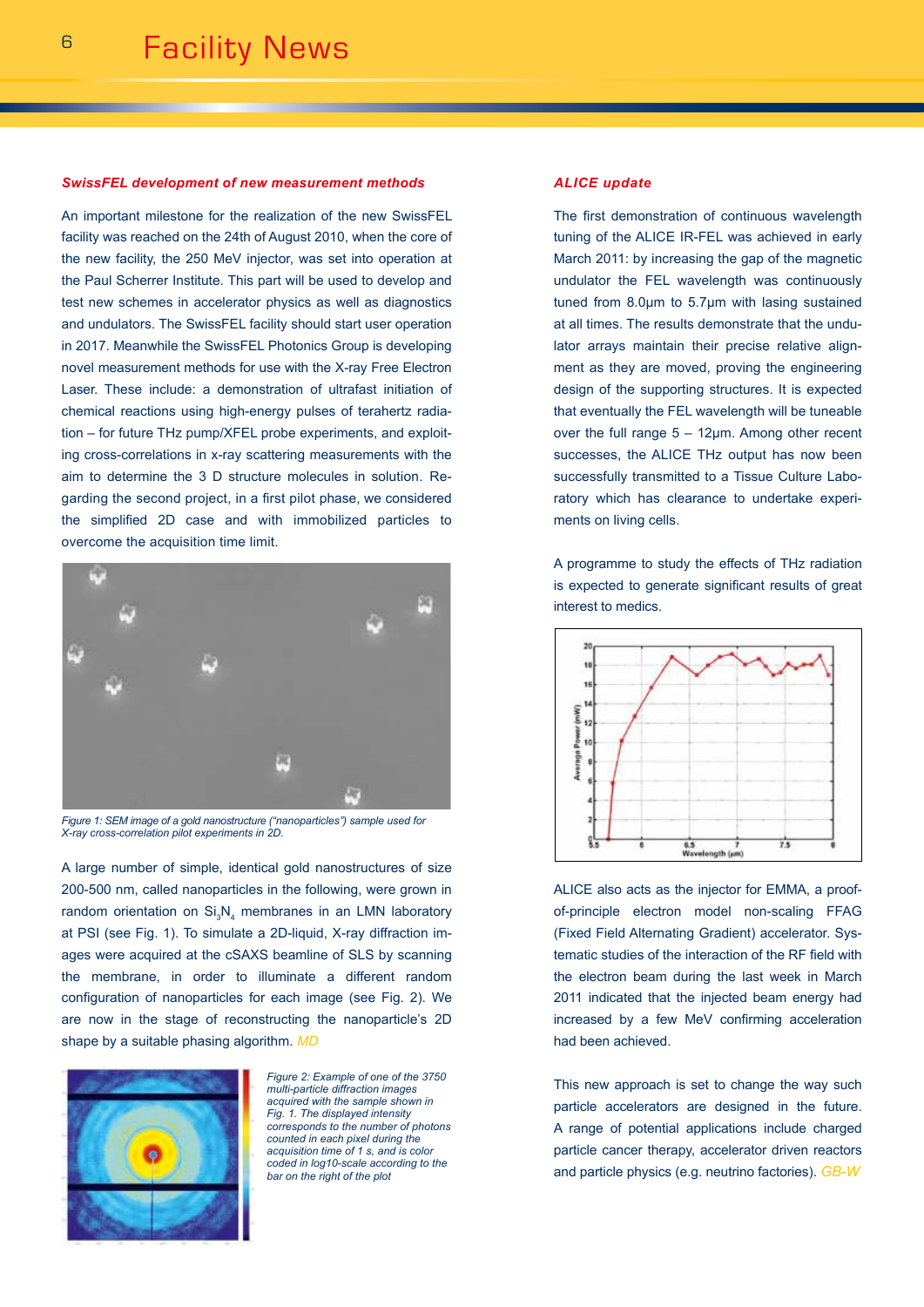

#### *The PAL-XFEL in Korea*

The Pohang Accelerator Laboratory (PAL), Pohang University of Science and Technology (POSTECH), Korea currently has two main missions: (1) Major Upgrade of Pohang Light Source (3rd generation) and (2) PAL-XFEL (PAL X-ray Free Electron Laser) Project.

The major upgrade project has been launched in 2009 and will be completed by the end of this year. The aim of this major upgrade project includes (i) energy increase to 3.0 GeV, current increase to 400 mA, (iii) emittance reduction to 5.8 nm.rad, (iv) insertion device beamlines to 20, (v) top-up mode operation, (v) adoption of superconducting RF facility, and (vi) photon flux increase of 2 order.



*Aerial view of the new PAL-XFEL facility*

The PAL-XFEL project has just been launched in January of this year. The PAL-XFEL will be completed its construction in 2014 and start the commissioning in 2015. The electron beam energy is chosen 10 GeV to get photon flux of over  $1.0 \times 10^{12}$  photons/pulse at a wavelength (λ) of 0.1 nm and to have a capability to provide higher energy photon up to 20 keV ( $\lambda$  = 0.06 nm). The 590-m long electron linac using S-band normal conducting structures is designed to generate a 3 kA peak current beam with 0.5 mm-mrad emittance at 120 Hz. The total length of the facility is 1 km including a 250-m long undulator hall. A soft X-ray FEL line branched out at the 4-GeV point of the main linac is designed to have a full polarization capability by using Elliptical undulator.

Self-seed scheme for narrow-band spectrum and enhanced SASE scheme for attosecond X-ray pulse generation are also included in the design as long term development goals. The undulator is a variablegap out-vacuum undulator with the minimum gap of 6.8 mm. *MR*

#### *Contact*

Pohang Accelerator Laboratory (PAL) San 31, Hyoja-dong, Nam-gu Pohang 790-784, Republic of Korea http://paleng.postech.ac.kr/

#### *SDUV FEL reaches saturation with HGHG*

The Shanghai Deep UV Free Electron Laser (SDUV-FEL) facility in Shanghai Institute of Applied Physics (SINAP), Chinese Academy of Sciences is a dedicated test-bed of seeded FEL schemes. The facility is comprised of a photo-injector followed by a s-band linac that can provide an electron bunch of about 100pC bunch charge at 150MeV with normalized emittance of 3-4mm.mrad, a doublemodulator layout that can carry out researches on different seeding principles and a long radiator undulator section.



Following the early experiments on HGHG (High Gain Harmonic Generation) and EEHG (Echo-Enabled Harmonic Generation) bun-ching studies in summer, SDUV reached saturation at HGHG mode in December 17, 2010. The wavelength is around 349nm, the third harmonic of the laser seed of 1047nm. The measurements show the typical HGHG spectrum and gain curve. More experiments are underway to compare the HGHG and EEHG FELs. *DW*



*Contact* Shanghai Institute of Applied Physics, Chinese Academy of Sciences Shanghai 201800, China http://www.sinap.ac.cn/